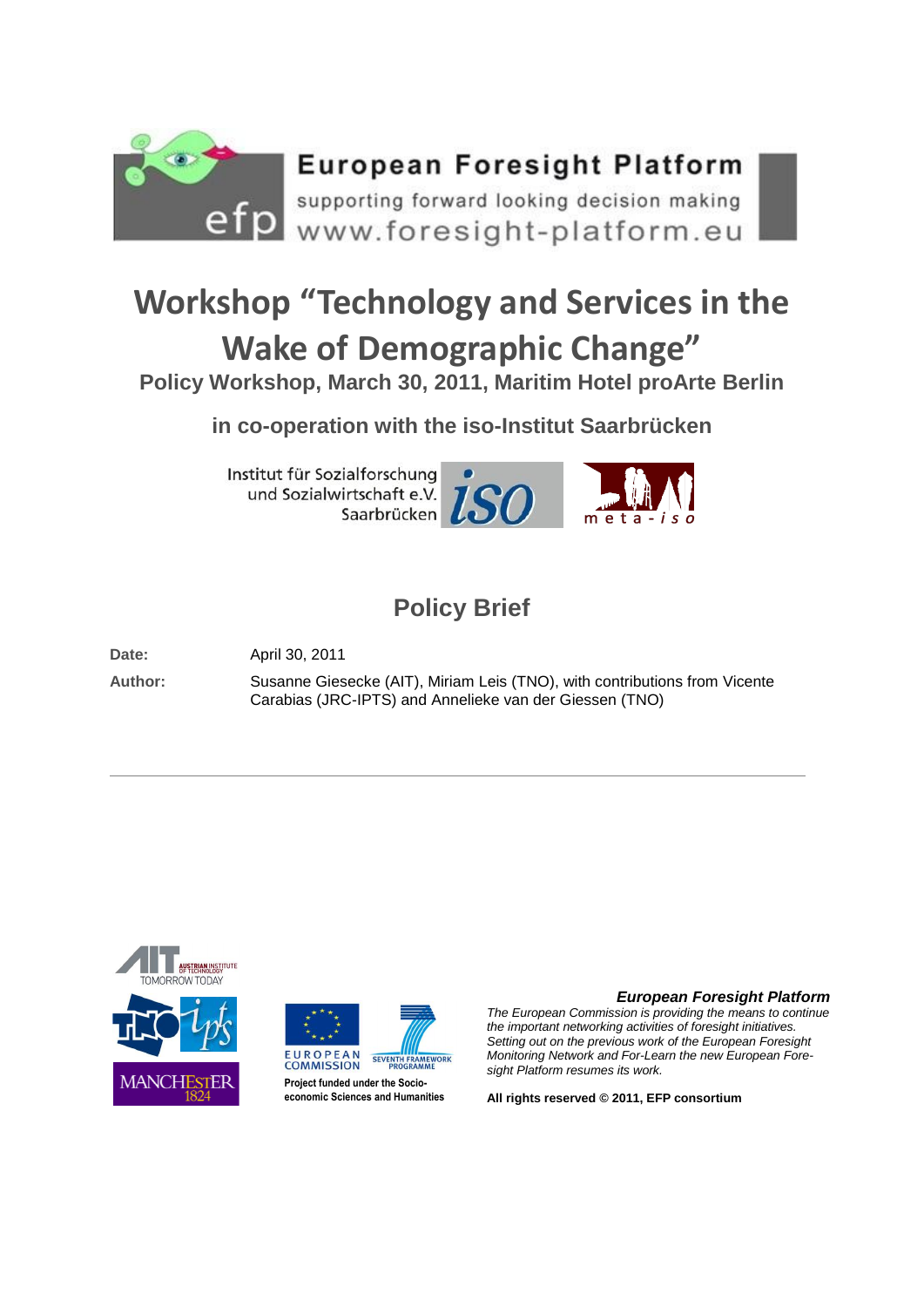

# **Workshop "Technology and Services in the Wake of Demographic Change"**

*Policy Brief – by Susanne Giesecke, Miriam Leis, Vicente Carabias of the European Foresight Platform*

> The Berlin Policy Workshop was part of the German Educations and Research Ministry's funding program on "Technology and Services in the Wake of Demographic Change".<sup>1</sup> The representatives of 16 funded research clusters, of the funding management organisation and some stakeholders from the context of Ambient Assisted Living (AAL) participated in this workshop on March 30, 2011 to discuss the challenges that demographic change is posing to new service innovation. The workshop was organized and moderated by the ISO Institute Saarbrücken, Germany in cooperation with the core team of the European Foresight Platform (EFP). $^2$  The Berlin workshop was the national equivalent to the European level policy EFP workshop on active and healthy aging that took place on January 31, 2011 in Brussels.<sup>3</sup>

> The participants of the Berlin Policy Workshop discussed questions of the future of service innovation in the context of aging and assistive technologies. Against the background of rapid economic and technological change several participating experts raised the questions what kind of services will be necessary in the future in order to support healthy aging and how these services should be shaped to realize high quality of life of elderly people. In this respect, the workshop aimed at contributing to the accentuation of questions for *research* on services and thus provided valuable support to the German Ministry of Education and Research.

#### **Status quo**

*Accentuation of questions for research on service innovation related to aging and assistance technologies*

Germany as most other European countries is facing severe changes and challenges caused by demographic change and in particular ageing. While the number of people living in the country is decreasing, the share of older people is rising disproportionally. Wild cards as the financial crisis are putting the social security system under even more stress. Less growth, fewer contributions to the social security and pension system are making the financing of the elderly and at the same time the financing of care more and more precarious. However, there may also be positive effects of demographic change. Rise in life expectancy, and for many staying healthy until old age are precious contributions to our civilization. The contributions that older people can make to our society, e.g. to the economy are experiencing too little attention and acknowledgement from our society at present. The German economy might benefit from exporting innovative assistive technologies.

**.** 

<sup>&</sup>lt;sup>1</sup> <http://www.dienstleistungundtechnik.de/dite-index2.html>

<sup>&</sup>lt;sup>2</sup> <http://www.foresight-platform.eu/>

<sup>&</sup>lt;sup>3</sup> [http://www.foresight-platform.eu/wp-content/uploads/2011/03/Paper\\_Active\\_Healthy\\_Ageing\\_ML\\_FIN.pdf](http://www.foresight-platform.eu/wp-content/uploads/2011/03/Paper_Active_Healthy_Ageing_ML_FIN.pdf)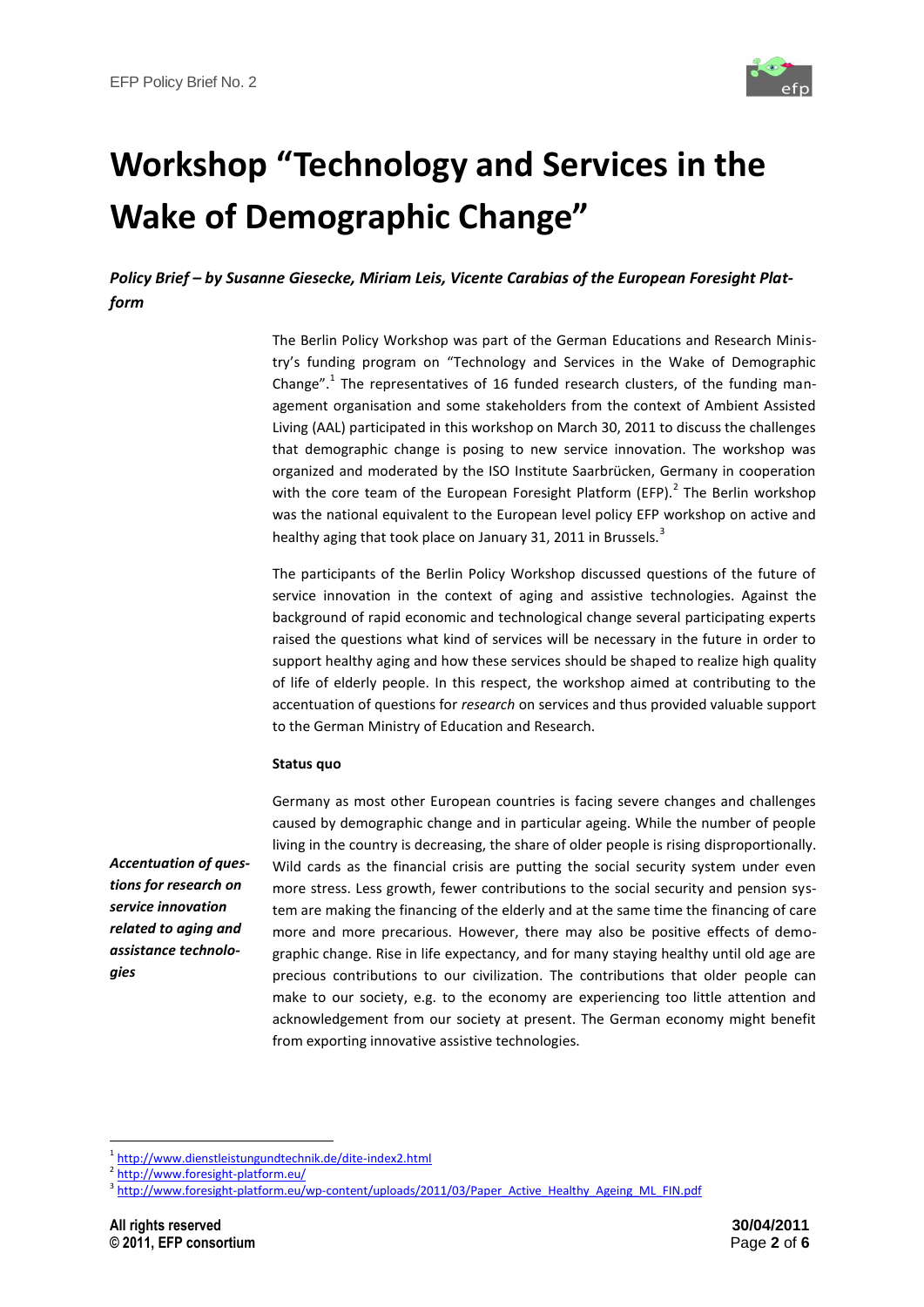

*Aging society brings serious challenges but also opportunities*

#### **Challenges posted by demographic change**

Recent studies and research in preparing this workshop are indicating that not demographic change itself is posing the actual challenge but the attitude towards the changes that will occur in the wake of demographic change. By acknowledging the positive sides of demographic change, society as a whole is challenged to change structures accordingly and not to see sickness, decay and death in the first place. Instead, we have to understand that the increase in life expectancy is something society can profit from as a whole.

Against this background, the question how to age and at the same time stay healthy becomes increasingly important not only at individual but also at societal level. In order to benefit from the gain in life expectance, health risks that come along with age need to be minimized. Healthy aging is only possible with an improvement of handling the process of aging. Getting old in a healthy way starts at early age. Societal institutions such as health insurance and the social security system need to be structured accordingly. The best solution will be to create or transform social structures in such a way as to make a healthy life possible for everyone – independent from age. At the same time we have to be aware that with rising life expectance the share of people with age related diseases, such as dementia, will rise as well requiring special care.

#### **Coping strategies**

*The question is how to age and at the same time stay healthy*

As the workshop and previous studies have already stated, we will need strategies from various perspectives to cope with the challenges posed by a "society of healthy aging". This is a challenge that touches the political, scientific, economic and societal level at the same time.

It is a fact that health and sickness are not only the outcome of individual decisionmaking but instead the result from structural arrangements as well. Thus, these arrangements have to be considered action points for the near and mid-term future. These actions points were discussed in the Berlin workshop and are introduced in this short policy brief.

Actors at many levels including health, science, political, economy, insurance, construction and city planning, as well as society as a whole can contribute to the perception of healthy from different angles. Conditions for this are supportive structures (e.g. social security system, provision of appropriate living environments) and the cooperation of these actors towards a common goal. This includes the role of services as a starting point, some services do already exist, and others still need to be developed.

The workshop comprised short input statement from three experts on demographic change and the service sector as well as AAL, a time voyage to inspire the debate on services needed when the participants themselves would be 85, and three world café rounds on

- 1. innovation methods for more services
- 2. age as a frontier?
- 3. professionalization of care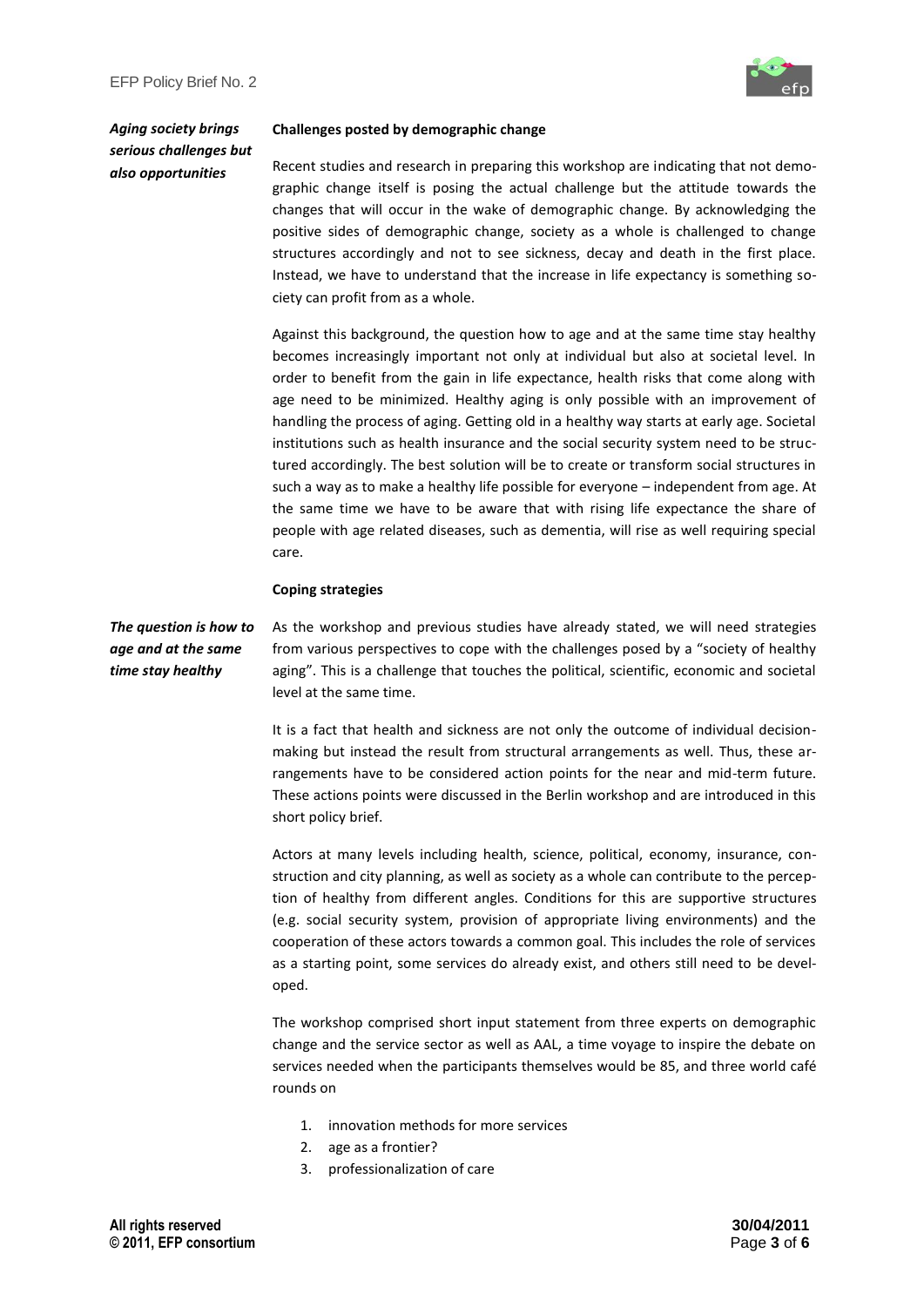

| 4. | financing of age |  |  |
|----|------------------|--|--|
|----|------------------|--|--|

5. gender in the context of technology and care

The results of the interactive workshop discussion can be summarized as 1. options for research and innovation policy and 2. options for their policy areas:

#### **Options for research and innovation policy**

| <b>Innovation in services</b><br>needed to assist the<br>elderly | The increasing number of elderly people is expected to bring about a rise in<br>$\qquad \qquad \blacksquare$<br>age-related diseases as well as in new diseases and requirements for assis-<br>tance. Not only science and medical research should focus on solutions but<br>also policy-making related to (social and technological) innovation and tech-<br>nology.<br>R&D as well as social and technological innovations should especially focus<br>$\qquad \qquad -$<br>on services for supporting the elderly; technology should assist the services.<br>The user should be the focus of the innovation process and efforts, not only<br>$\overline{\phantom{0}}$<br>in the field of AAL or active and healthy aging, but for technological applica-<br>tions in general                                                        |
|------------------------------------------------------------------|---------------------------------------------------------------------------------------------------------------------------------------------------------------------------------------------------------------------------------------------------------------------------------------------------------------------------------------------------------------------------------------------------------------------------------------------------------------------------------------------------------------------------------------------------------------------------------------------------------------------------------------------------------------------------------------------------------------------------------------------------------------------------------------------------------------------------------------|
|                                                                  | The communication between the user and technical innovations should be<br>optimized, e.g. by figuring out how respective new services and technologies<br>can best be integrated into every-day routines and provide a seamless inte-<br>gration into familiar patterns.                                                                                                                                                                                                                                                                                                                                                                                                                                                                                                                                                              |
|                                                                  | A service-technology-platform should be installed which:<br>is open to all actors, professionals as well as users; primarily serving<br>$\circ$<br>the distribution of information about the technological innovations<br>to (potential) patients, health care providers, relatives of patients,<br>doctors, insurance companies, other technology providers and re-<br>tailers;                                                                                                                                                                                                                                                                                                                                                                                                                                                      |
| The user should be the                                           | includes a forum for exchanging experience on and ideas for tech-<br>$\circ$                                                                                                                                                                                                                                                                                                                                                                                                                                                                                                                                                                                                                                                                                                                                                          |
| focus of the innova-                                             | nologies and services as well as on the demands that the various ac-                                                                                                                                                                                                                                                                                                                                                                                                                                                                                                                                                                                                                                                                                                                                                                  |
| tion process                                                     | tors (patients, health care providers, etc.) have;<br>enables information exchange on regular and alternative finance                                                                                                                                                                                                                                                                                                                                                                                                                                                                                                                                                                                                                                                                                                                 |
|                                                                  | $\circ$<br>options;<br>initiates innovation partnerships, e.g. by integrating insurance com-<br>$\circ$<br>panies and the housing industry<br>The major objective for technologies/AAL should be the improvement of the<br>$\qquad \qquad \blacksquare$<br>quality of life of elderly (as well as younger people) by means of persona-<br>lized/customized services that are supported by technological innovations.<br>The development of new products should be done by integrating potential<br>$\overline{\phantom{a}}$<br>users through the application of participatory approaches.<br>The development of new products should be done under the premises of<br>$\qquad \qquad \blacksquare$<br>system innovation and by applying modular designs.<br>Especially for AAL and related innovations the management of interfaces is |
| <b>Improving the quality</b>                                     | crucial.                                                                                                                                                                                                                                                                                                                                                                                                                                                                                                                                                                                                                                                                                                                                                                                                                              |
| of life by customizing<br>services for the elderly               | Products, technologies and services should ideally follow the principle of 'de-<br>sign for all', i.e. being independent of the user's age (focusing o the "quality<br>of life" and "life style" not "age")                                                                                                                                                                                                                                                                                                                                                                                                                                                                                                                                                                                                                           |
|                                                                  | The heterogeneity of users should be taken into account when developing<br>products (not only for the elderly but for primary and secondary users)<br>The education and qualification of care givers should be conducted according<br>$\overline{\phantom{a}}$<br>to demand as well as by integrating technical knowhow and interactive com-<br>petencies and avoiding unnecessary "academisation".<br>The profession of care-giver should get a better reputation, e.g. by offering<br>better primary and secondary employment conditions, offering better educa-<br>tion opportunities, by improving the health care organization.<br>The spectrum of care needs to be broadened, e.g. aside from further profes-                                                                                                                   |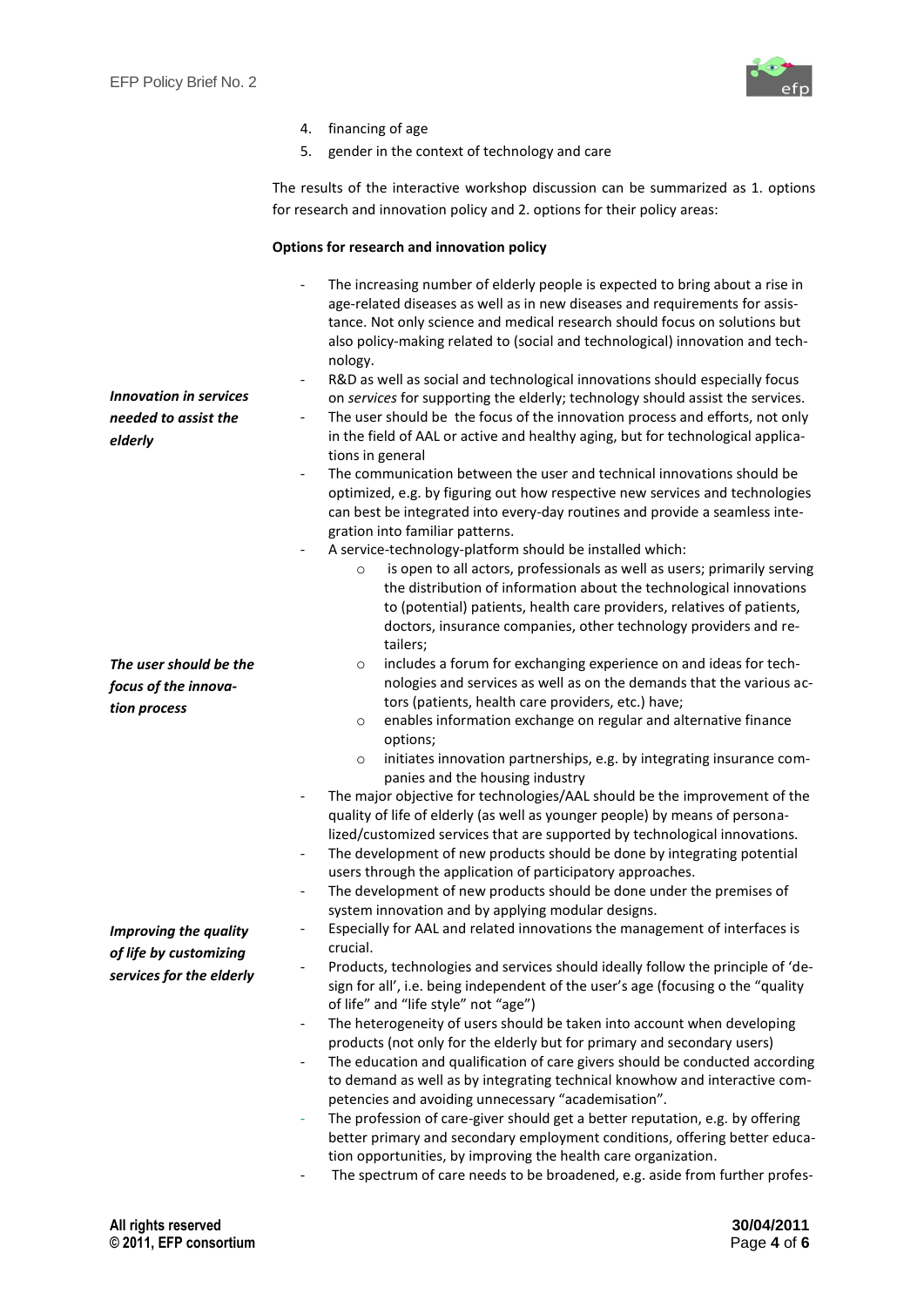

|                                        | sionalization volunteer work should be taken into account to an extended<br>degree<br>AAL and health care development can profit from other service sectors such<br>as hospitality services                                                                                                                                                                                                                                                                                                                                                                                                                                                                                                                                                                                                                                                                                                                                                                                                |  |  |
|----------------------------------------|--------------------------------------------------------------------------------------------------------------------------------------------------------------------------------------------------------------------------------------------------------------------------------------------------------------------------------------------------------------------------------------------------------------------------------------------------------------------------------------------------------------------------------------------------------------------------------------------------------------------------------------------------------------------------------------------------------------------------------------------------------------------------------------------------------------------------------------------------------------------------------------------------------------------------------------------------------------------------------------------|--|--|
|                                        | <b>General policy options</b>                                                                                                                                                                                                                                                                                                                                                                                                                                                                                                                                                                                                                                                                                                                                                                                                                                                                                                                                                              |  |  |
| <b>Adaptive employment</b><br>patterns | Adaptation of employment according to present and future demographic de-<br>$\overline{\phantom{a}}$<br>velopments<br>More flexibility at the workplace, designing workplaces according to the ca-<br>$\overline{\phantom{0}}$                                                                                                                                                                                                                                                                                                                                                                                                                                                                                                                                                                                                                                                                                                                                                             |  |  |
| and                                    | pabilities of the elderly workers                                                                                                                                                                                                                                                                                                                                                                                                                                                                                                                                                                                                                                                                                                                                                                                                                                                                                                                                                          |  |  |
| alternative care ar-                   | More effective use of personnel in the area of (health)care                                                                                                                                                                                                                                                                                                                                                                                                                                                                                                                                                                                                                                                                                                                                                                                                                                                                                                                                |  |  |
| rangements in civil                    | Innovation: New forms of health care, e.g. informal care, new types of living<br>$\overline{\phantom{0}}$<br>environments/apartments/houses, remote care, opportunity structures for                                                                                                                                                                                                                                                                                                                                                                                                                                                                                                                                                                                                                                                                                                                                                                                                       |  |  |
| society                                | informal exchange relations, civil society engagement in the living quarters,<br>responsibilities of city planning                                                                                                                                                                                                                                                                                                                                                                                                                                                                                                                                                                                                                                                                                                                                                                                                                                                                         |  |  |
|                                        | As these suggestions show there are quite a number of action points for policy mak-<br>ers, research and industry. One significant outcome is that the traditional education,<br>social security and pension systems are not sufficiently taking into account the<br>changes occurring in our society. The division of the life model into three phases<br>(education, work, retirement) has to be overcome and the three phases need to be<br>structurally interwoven. This conclusion results from the understanding that in West-<br>ern Europe people are aging at better health than 30 years ago. Thus many healthy<br>years are gained, notwithstanding the fact that the need of care will increase by the<br>end of life. The interaction of humans, technology and the market might be one cop-<br>ing strategy for this challenge. But this can only work if users are integrated more and<br>if information on the usage of new technologies ins communicated on open and easy |  |  |

access platforms or alternative modes. Services provide for the nexus between users and technologies. In the care sector however, services that are manly executed by women and underpaid. Finally, more research is needed that brings together the different knowledge carriers of all ages, improves the exchange of information and provides different perspectives and solutions. More research is needed also to find

patters how to put aspects of services at the focus of technical development.